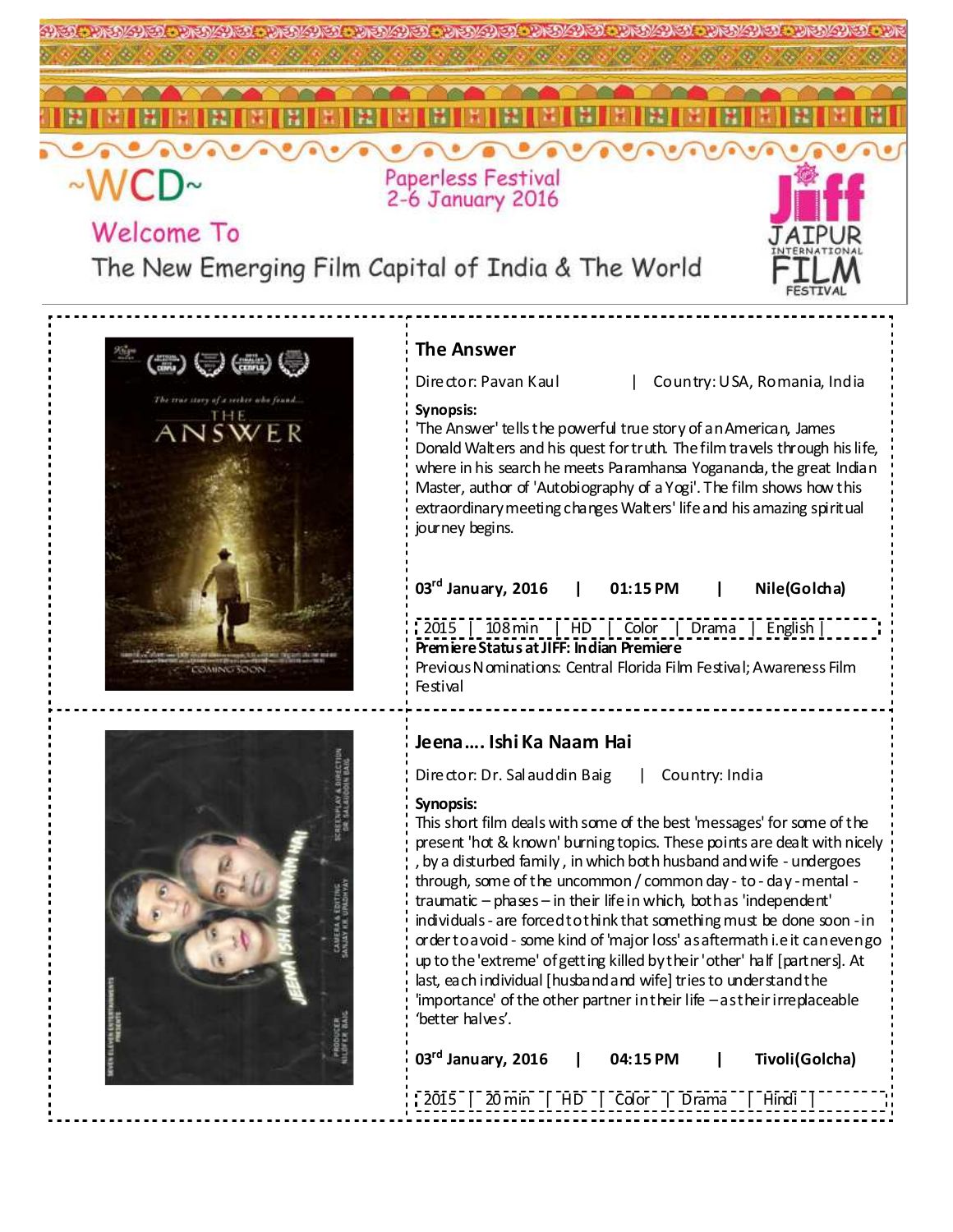



## **Saankal**

Director: Dedipya Joshi | Country: India

### **Synopsis:**

"SAANKAL (Shackle)" depicts how tradition can bring a drastic change in normal life. In middle of the Thar Desert, there was a village surrounded by its own rituals, taboos and social obligations. Long before partition, some village councils passed ordinances after which a so called base born community banished girls from getting married in other communities but the choice of marring girls outside their community was still open for boys, the idea behind this law was to maintain purity in their blood. Any divergence from the law resulted in violence.

| $06^{\text{th}}$ Janu ary, 2016                       | 06:00 PM | Tivoli(Golcha) |  |
|-------------------------------------------------------|----------|----------------|--|
| [2015] [99 min [HD] [Color   Drama   Hindi   Debu   ] |          |                |  |

## **Basic**

Director: Adv. Chetan Gandhi | Country: India

### **Synopsis:**

Children have been considered as one of the most vulnerable sections of the society. Their rights and safety has never been upheld as a priority. Though we as a community and nation have championed the right to education to every child, we have ignored some of the most significant basic rights and that are hygiene and toilets. Every child has a right to have clean and usable toilets at school. Basic, is an 18 minute short film that highlights these points. Children suffer lack of concentration, stomach cramps and even some severe health issues because they are unable to use toilets at school at regular intervals. Basic as a film highlights these facts. It tells a story of a boy, who is unable to go to a toilet at school because they are less in number, unusable. It is an effective depiction of how our system has conveniently ignored or violated the fundamental rights of our children.

| 04 <sup>th</sup> Janu ary, 2016   06:40 PM |  | Tivoli(Golcha) |  |
|--------------------------------------------|--|----------------|--|
| [2015] 19 min   HD   Color   Drama   Hindi |  |                |  |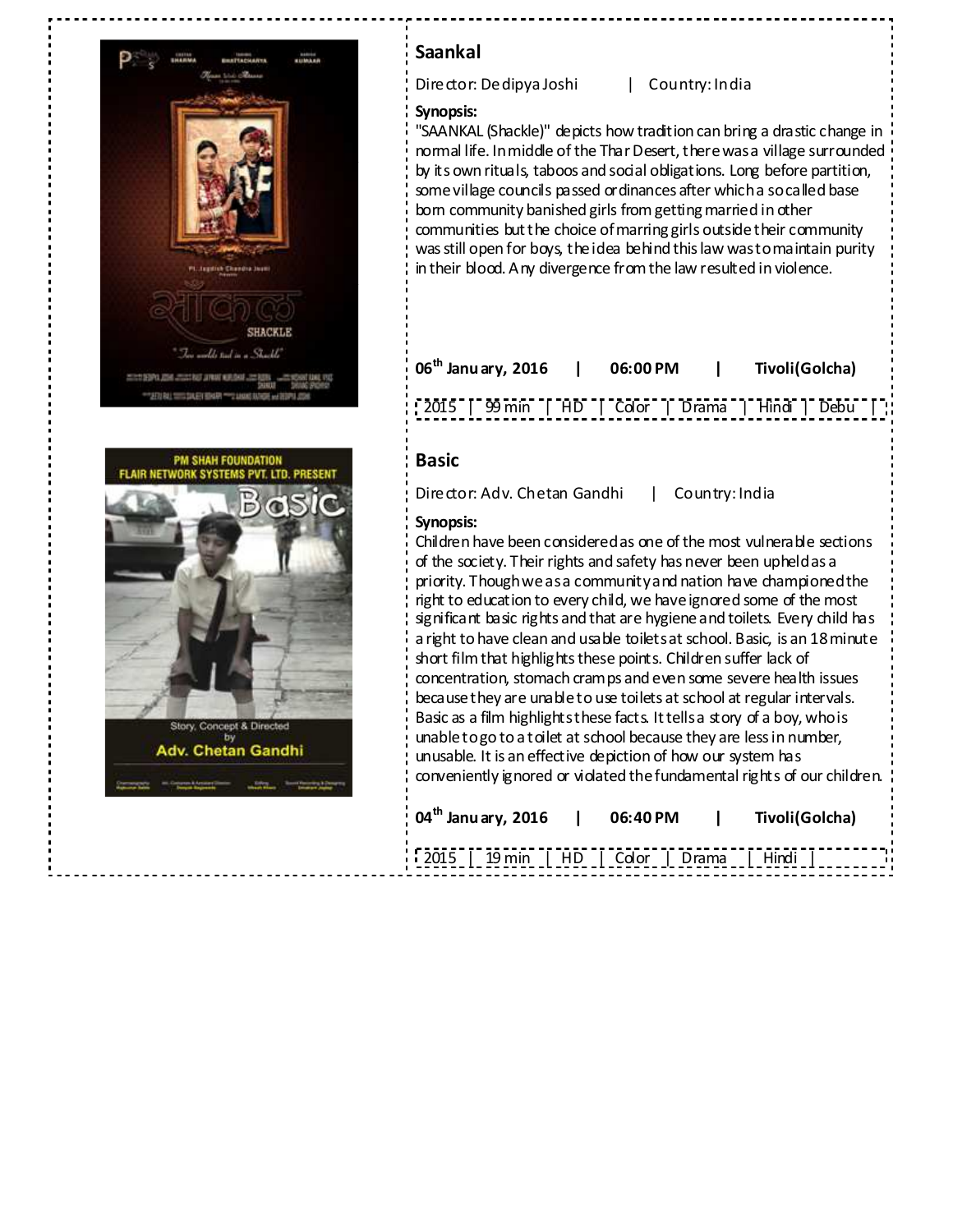

## **Ghar Aaja Jeetu**

Director: Jaswant Singh | Country: India

### **Synopsis:**

Dr Gandhi is a medical officer (anaesthesia) at the local Government Medical College. He has been associated with an NGO Amrit Drug Deaddiction and Research Foundation for past 12 years in weaning out drug addicts from the deadly trap of drugs. Death of a health worker at a Primary Health Centre due to acute alcoholism and drug abuse over a decade ago forced Dr Gandhi to do something in this direction. Ghar Aaja Jeetu is based on this real life story dedicated to those innocent girls, daughters, sisters & mothers who are being compelled to walk on the razor's edge & burn in the flames of drug addiction for no fault of theirs: story of most of the youth of Punjab who were once known for their robust and vigorous health but now has fallen into the trap of Drug Mafia...

| $04^{\text{th}}$ Janu ary, 2016 | 01:15 PM | Nile(Golcha) |
|---------------------------------|----------|--------------|
|                                 |          |              |

2015 | 158 min | HD | Color | Drama | Punjabi | Previous Nominations: Kolkata International Film Festival

## **Aakrandan**

Director: Sh ashikant Deshpande | Country: India

## **Synopsis:**

Though India is a democratic nation, still the Castism is the burning issue which is shaking whole system. Film AAKRANDAN speaks about ill effects of castism, discrimination, rift between rich and poor, imbalance in the society, power game and judicial system which is designed to secure rights of Indians.

| $105^{\text{th}}$ Janu ary, 2016              | 01:15 PM | $\mathbf{1}$ | Nile(Golcha) |
|-----------------------------------------------|----------|--------------|--------------|
| 2015   155 min   HD   Color   Drama   Marathi |          |              |              |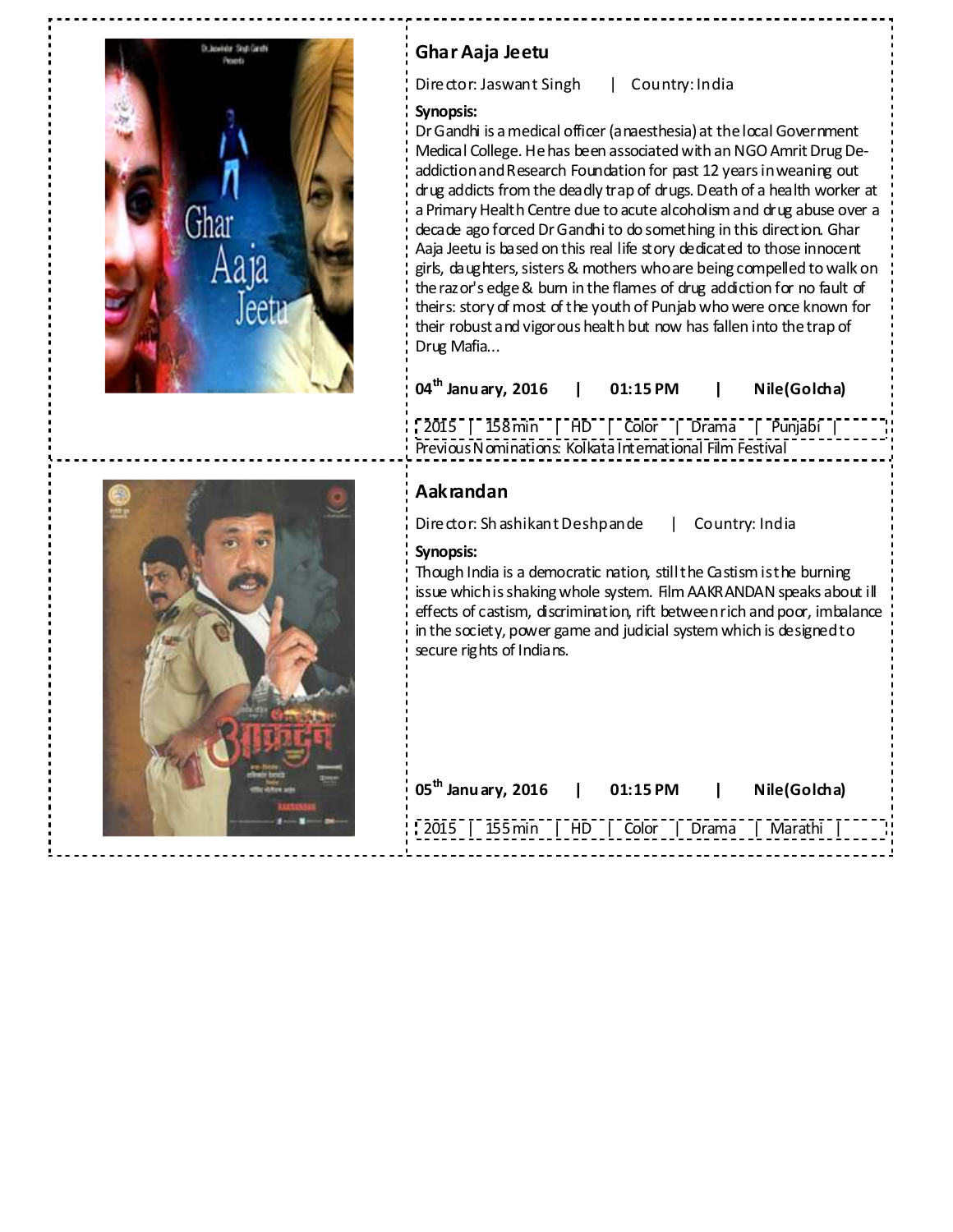

# **K Kh G…. 21st Century**

Director: Vakeel Siddiqui | Country: India

#### **Synopsis:**

The movie revolves around an illiterate and poor truck driver who lost his child and wife. The only thing left with him is his ancestral house and the memories attached with it. He becomes a victim of events unleashed by a corrupt Police Officer. The officer snatches his house and throws him out of the village.

Now that he has lost everything, the old man goes to the city and meets a very confident, fearless and sensible eight year old boy, who makes him realize that education has many benefits and that an educated person can fight for his rights. So with the help of this eight year old boy, the old man educates himself and eventually wins back his house legally.

| $06^{\text{th}}$ Janu ary, 2016   01:15 PM         | Nile(Golcha) |  |
|----------------------------------------------------|--------------|--|
| 2015   129 min   HD   Color   Drama   Hindi   Debu |              |  |

#### **Note:**

#### **Venue Address:**

**Tivoli and Nile (Golcha Cinema):** Golcha Cinema, Opp. Ram Niwas Garden, New Gate, Chaura Rasta, Jaipur, Rajasthan 302004

**Press Club:** Pink City Press Club, Narayan Singh Circle Bus Stand, Tri Murti Circle, Rambagh, Jaipur, Rajasthan 302004

**Rajasthan Prod Sikshan Samiti**: Rajasthan Prod Sikshan Samiti, Opp. Anti-Corruption Bureau, Jhalana Institutional Area, Jhalana Doongri, Jaipur, Rajasthan 302004

**Manipal University:** Manipal University Jaipur, Jaipur-Ajmer Express Highway, Dehmi Kalan, Near GVK Toll Plaza, Jaipur, Rajasthan 303007

**B.I.T. Campus:** Birla Institute of Technology, 27, Malviya Nagar Industrial Area, Malviya Nagar, Jaipur, Rajasthan 302017